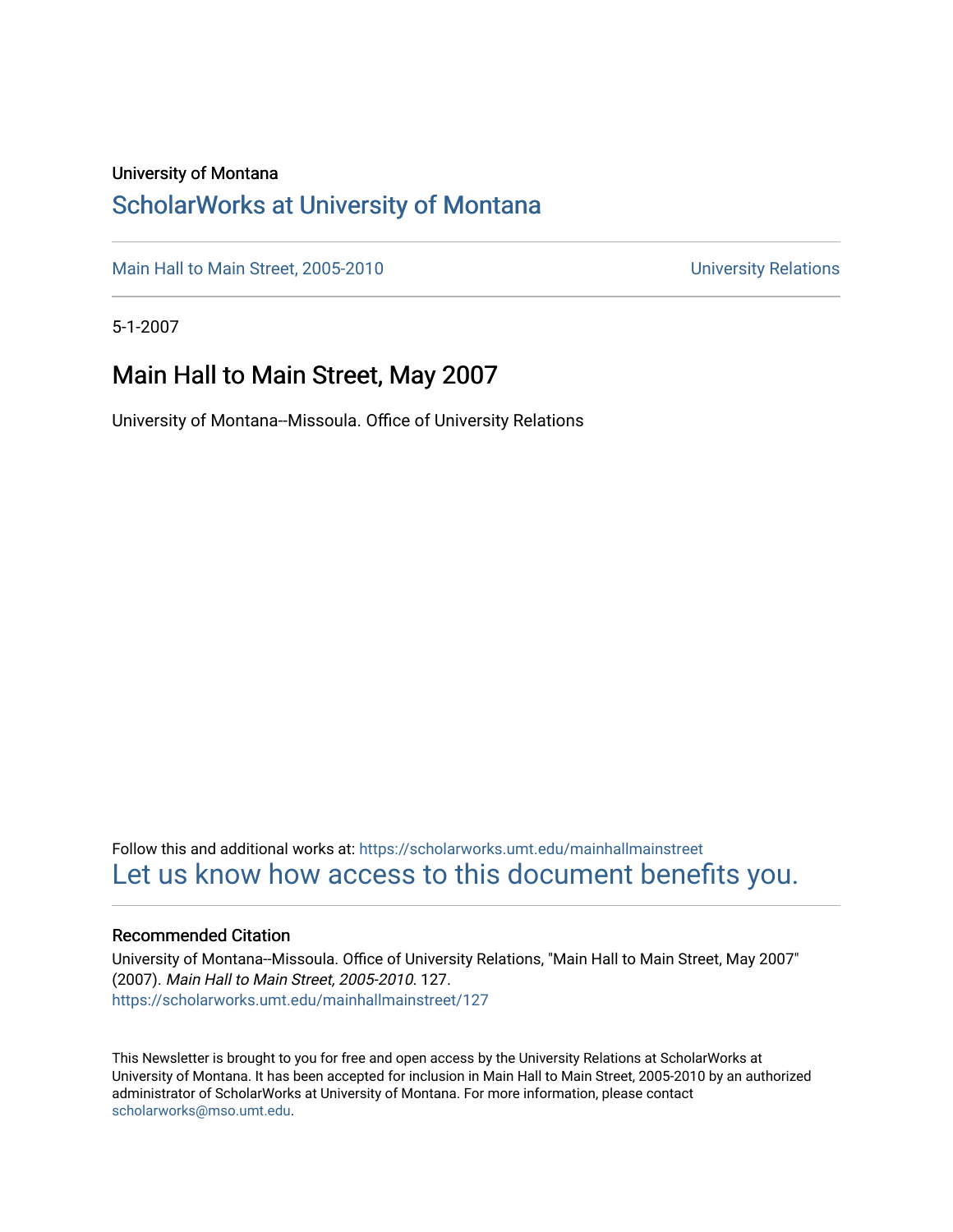#### *I***M ain Hall to ain Street UNIVERSITY OF MONTANA LIBRARY** May 2007 Vol. 13 No. 5 **JUL 0 3 2007 Connecting Campus and Community**

# **Campus celebrates two new buildings**

 $\prod_{\text{onta}}$ **Wo new buildings opened their** doors during The University of Montana's Commencement week.

Years of construction detours, noisy equipment and muddy sidewalks on two parts of campus ended, ushering in a new look and a new era for two of UM's most respected and successful programs.

The College of Health Professions and Biomedical Sciences unveiled the new 42,000 square-foot addition to the Skaggs Building, and the School of Journalism dedicated Don Anderson Hall.

The Skaggs addition is the second major

construction project on the building in the 21st century. An addition was finished on the then-Pharm/Psychology Building in 2000 and planning for the next phase began almost immediately, said David Forbes, dean of the College of Health Professions and Biomedical Sciences.

"If you want an active faculty with a productive scholarship program, part of the equation is space," Forbes said.

The research program has been so successful that in the 2006 rankings for total amounts of grants and contracts awarded UM placed seventh among all pharmacy schools in the nation overall

and fifth per capita. In both rankings UM was the highestranked program in a state without a medical school.

"That's tall cotton to be in," Forbes said, cautioning that the new lab space won't mean a leap in ranking, but rather keeps UM on pace with much larger, betterfunded institutions.

"Everyone else is moving up,

too," he said. But it would be hard to argue that anyone has moved up farther or faster than UM. "It's a really

fun thing to go to national meetings and talk to deans," Forbes said. "We used to be the bottom of the barrel and have accreditation difficulties. Now we take a backseat to no one."

School of Journalism Dean Jerry Brown dresses like deans are supposed to dress. His tweed jackets and thin ties paired with sizable glasses and a bushy beard perfectly fit the academic stereotype. The ubiquitous cigars are the only things that keep him from being right out of an old movie. That is, until the last few years, when Brown got his hard hat.

The bespectacled dean was spotted more than a few times tooling around his current office— which hasn't undergone construction for 70 years  $-$  in a brightly colored safety hat, about to leave or just returning from the controlled calamity of construction across campus at Don Anderson Hall, the massive project Brown oversaw for the vast majority of his time at UM and the new home of the journalism program.



**The Skaggs addition**

The day before the J-school set a new crop of journalists upon the professional world, it dedicated a new home in the **— Continued back page**

## **University ofMontana Press rolls again**

**r TA/T'<sup>s</sup>** newly revived book press **k\_J** JLVJLrecently celebrated its latest release — "Last Tango in Melrose, Montana," a collection of 31 humorous essays by Dan Vichorek,

Vichorek, a UM graduate, wrote about the places, farmers, ranchers and overall way of life in Big Sky Country.

Book editor John Kuglin writes in the introduction: "Like the contents of the mound on Vichorek's incredibly messy desk, you'll find things in this anthology that you never expected."

Royalties from "Last Tango in Melrose, Montana" will fund a UM journalism



scholarship in Vichorek's name.

The UM Press published its first book in 1955, but the venture foundered and disappeared in the 1970s.

In 2004 the press was reborn in the modem James E. Todd Building offices of UM's Printing & Graphic Services. Before "Last Tango," the press published a series of maps and a book produced by Farcountry Press.

President George Dennison has charged a seven-member committee with keeping the UM Press rolling.  $\approx$ 



**A turret on the new journalism building**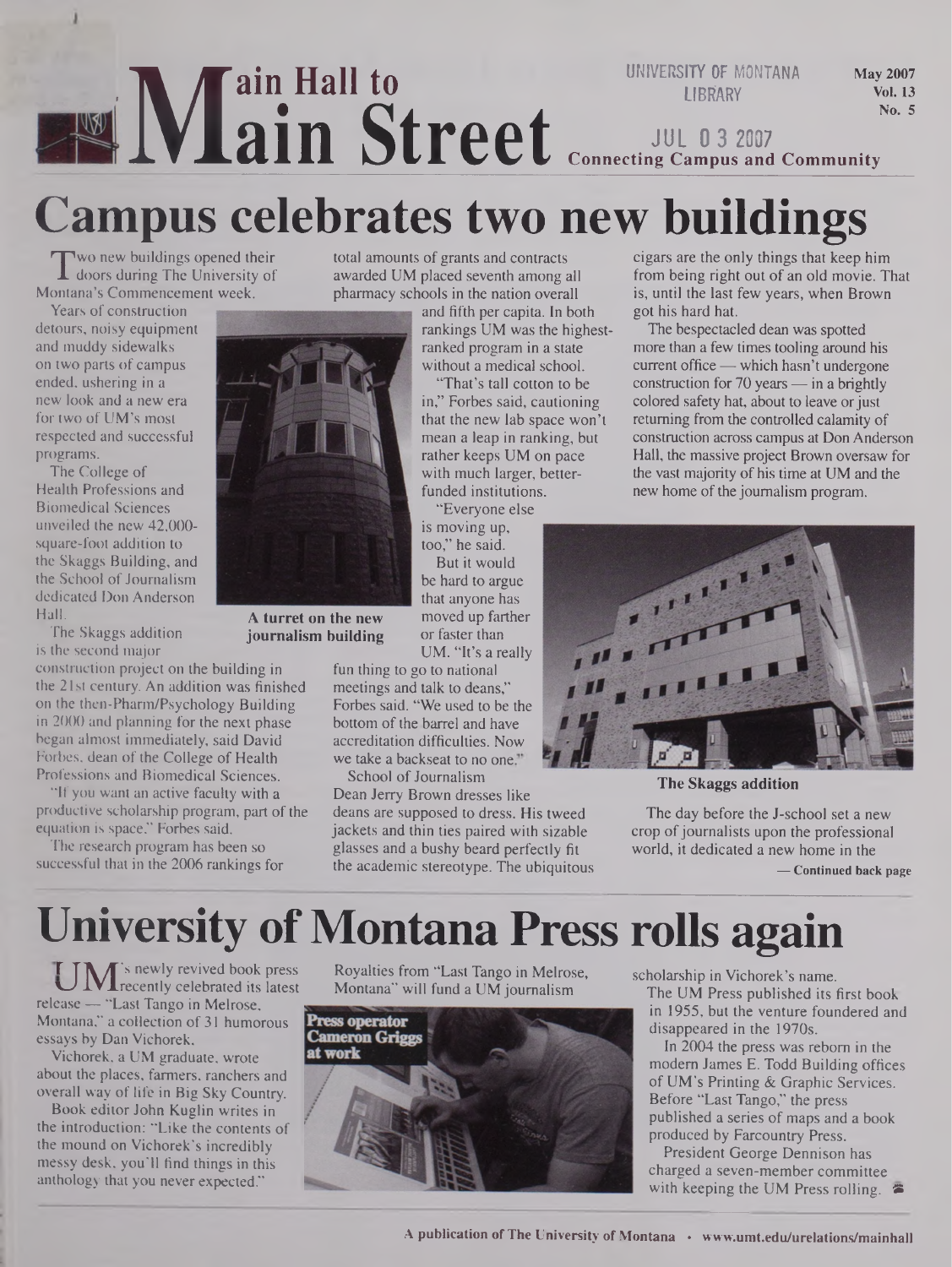# **UM's high-tech guru Jakki Mohr honored**

 $\int$ col akki Mohr's dynamic teaching style has been recognized with many accolades at UM. Now she can claim an award from an international education group.

Mohr received the award - for Innovative Excellence in Teaching, Learning and Technology — from the Center for the Advancement of Teaching and Learning at

the International Conference on College Teaching and Learning held recently in Jacksonville, Fla.

Well-known at UM for her up-to-the-minute classes in high-tech marketing, Mohr has been named UM's Most Inspirational Teacher and Distinguished Scholar of the Year. In 2005 she was named the Montana Professor of the Year by the Carnegie Foundation for the Advancement of Teaching and the Council for Advancement and Support of Education. She is the author of "Marketing of High-Technology Products and

Innovations," the only textbook published on the subject.

Mohr gave a presentation at the conference using technology from the high-tech marketing class that she teaches at the UM School of Business. The class addresses the issues related to high-tech products and services that require an approach often far different from standard marketing.

An example of how Mohr's approach is being used by students is a hands-on project undertaken last semester. Vann's, a Montana company headquartered in

com approached her, asking if students from her class could consult with him and others at the company to help them target young people.

Four students were assigned to the project. Mohr explained that hands-on learning is stressed in her class, as well as in most business school classes.

The four students assigned to help

<Vanns.com> researched ads run on social networking sites such as Facebook and MySpace. One of their conclusions was that <Vanns.com> needed to change its product line to include lower-cost products that would be more affordable to younger people.

Manlove.was pleased and offered to hire all four of the students in paid internships. Three of the four accepted. Mohr noted that, unlike the experience with <Vanns.com>, some projects don't work out. "Sometimes it's a dismal failure," she said.

However, more companies

request student research and assistance through her class than she is able to accommodate, so it's clear she and her students are finding success more often than failure.  $\ddot{\mathbf{z}}$ 



**Jakki Mohr in the classroom**

### **Montana artists' works exhibited in China**

Works by Montana artists and from the Montana Museum<br>National Art & Culture at UM are gracing the walls of the<br>National Art Museum of China. The exhibit, "Out West: The

Great American Landscape," opened in Beijing in late March. Geoffrey Sutton, program manager at the Montana World Trade Center at UM, was assistant curator of the exhibit and part of the delegation that traveled to Beijing for the opening.

Sutton reported that the exhibition opened with an elaborate ribbon-cutting ceremony byAmerican Ambassador to China Clark Randt and Vice Minister of Culture Zhao Weisui. "Out West" shared the museum with an exhibition from the Guggenheim Museum, "Three Hundred Years of American Art."

"While 'American Art' chronicles how American art evolved into what it is today, 'Out West' allows viewers to further explore the wealth of American art, especially human history and the unique landscape of the cowboy states," said Fan Di'an, director of the museum. The exhibit presents 68

paintings by 54 artists in seven states. With 18 artists, Montana has by far the largest representation in the exhibit. Included are works from the Dana Gallery in Missoula, the Missoula Art Museum, the Montana Museum of Art & Culture and loans from artist and collectors. UM alumni represented include Dana Boussard, George Gogas, Stephanie Frostad and Monte Dolack.

The exhibit will travel to the Chinese cities of Urumqi, Xi'an, Shanghai, Qingdao, Guangzhou and Hong Kong before returning to the United States for a closing show.  $\hat{\bullet}$ 

Missoula, also operates <Vanns.com>, one of the largest online marketing sites in the country, selling appliances and electronics over the Internet. Mohr said George Manlove of Vanns.

> Stephanie J. Frostad, "Bright & Early," oil on canvas, 1994 Courtesy of the Montana Museum of Art & Culture Permanent Collection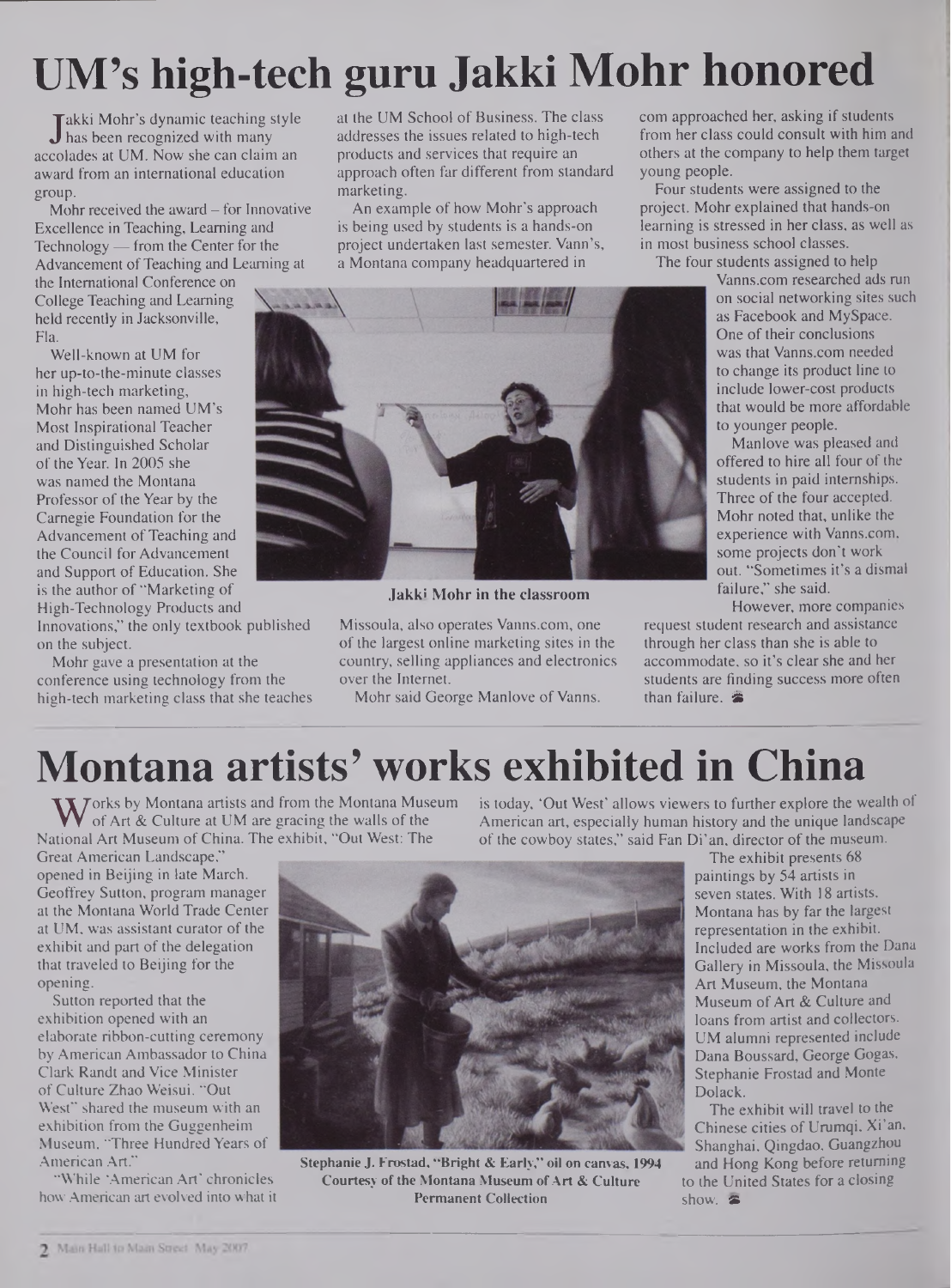## **Education center plans unveiled at gathering**

Mentalia<br>
ger scholars *contana* **Horatio** were celebrated in a recent ceremony unveiling the Phyllis Washington Education Center at UM.



**From left to right, Old Elk, Gov. Schweitzer, P. Washington, Copley & D. Washington**

An estimated

200 people filled the Adams Center Sky Club to overflowing while UM student musicians played, hors d'oeuvres were served and people mingled.

The event brought Gov. Brian Schweitzer to town, as well as Montana Commissioner of Higher Education Sheila Steams and Superintendent of Public Schools Linda McCulloch. All took the podium, along with UM President George Dennison, to thank Phyllis and Dennis Washington for their philanthropy.

Dennis joined the national Horatio Alger Association in 1995 and by 2004 he had established the Montana Horatio Alger scholarships. The awards are given to students from disadvantaged backgrounds who have shown an ability to overcome adversity in their lives. More than 120 Montana students have received awards since that time and many of them were in attendance at the event.

Two spoke. Melissa Copley, a freshman in business administration from Hamilton, referred to hard times in her childhood and said, "My life is changed forever because of this scholarship."

Chelsey Old Elk, a sophomore in pharmacy from Crow Agency, said as a high school student she looked at her son and saw the twinkle in his eye and thought, "I've got to keep going somehow, some way to make a better life for my son."

Montana Horatio Alger scholars receive a \$5,000 scholarship for four years of college, funded jointly by the Dennis and Phyllis Washington Foundation and UM. Dennis Washington also has funded a \$2 million graduate fellowship program at UM.

Washington will fund four scholarships, beginning in the fall. Horatio Alger undergraduates may apply. Each comes with an annual \$25,000 cash grant, *a* nonresident tuition waiver, \$3,000 toward room and board and designation as a teaching or research assistant.

Schweitzer spoke of being a boy and seeing the USSR's Sputnik in the night sky in 1957 and his feeling that Russia "had moved a quantum leap ahead of us."

Then he heard President John

Kennedy's challenge to the nation to put a man on the moon within 10 years.

The country had "a common goal for a common good," he said. 'That president challenged Americans to dream bigger than any president ever has," he said. The result was 40 years of scientific innovation and an American walking on the moon in 1969.

Schweitzer issued a challenge to today's students: create an energy future no longer dependent on oil. He noted that Americans are going to war to assure an energy supply. He challenged today's scientists and engineers to improve conservation

methods and create sustainable energy systems so that future generations will not have to secure oil in a dangerous world.

Dennis Washington also addressed his remarks to the youth in the audience, saying they shouldn't shrink from their hardships. 'That's

what gives you discipline," he said.

He remembered being young and seeing other young people going to the lake in the summer when he had to work. He said breaks come from hard work. "You have to learn to recognize that break," he said. 'They come very subtly. When you get it, grab it. But when you reach for the stars, reach for the lower ones first."

Washington noted that "life goes in steps. At first I had a goal to survive, support my family, then it was to become **— Continued on next page**

### **Building designed for teachers near and far**

I The Dennis and Phyllis Washington<br>
Foundation contributed \$3<br>
Ilion to a state-of-the-art facility to The Dennis and Phyllis Washington **L** Foundation contributed \$3 be connected to the current education building. The Washingtons made the contribution in 2005 as part of their commitment to UM's \$100 million capital campaign, "Invest in Discovery."

Architectural features of the Phyllis Washington Education Center were shown on video at the unveiling

ceremony by Stan Zimet of Oz Architects. Construction will begin in 2008 on a 25,000 square-foot center expansion, pending receipt of

other gift commitments to the project.

The center is designed to train future education professionals, as well as enhance partnerships with practicing educators in the field. A highlight of the addition will be space for the Early Childhood Modeling Center, which takes a "wraparound" approach to

serving youngsters and their families. The planned facility also will

feature indoor and outdoor classrooms, observation stations for education and counseling students, a state-of-the-art classroom for science and math methods, distance learning teaching, production and research areas, seminar and conference rooms, and space for professional and pre-professional activities.

"All across our state, people eagerly



await this fabulous new facility," said Roberta Evans, dean of the education school. "They know it will do far more than just

ensure UM's programs for teachers, counselors and administrators are nationally recognized. It also will become a model training facility where professional development opportunities and partnerships with P-12 schools and other campuses work together to help Montanans succeed." $\blacktriangleright$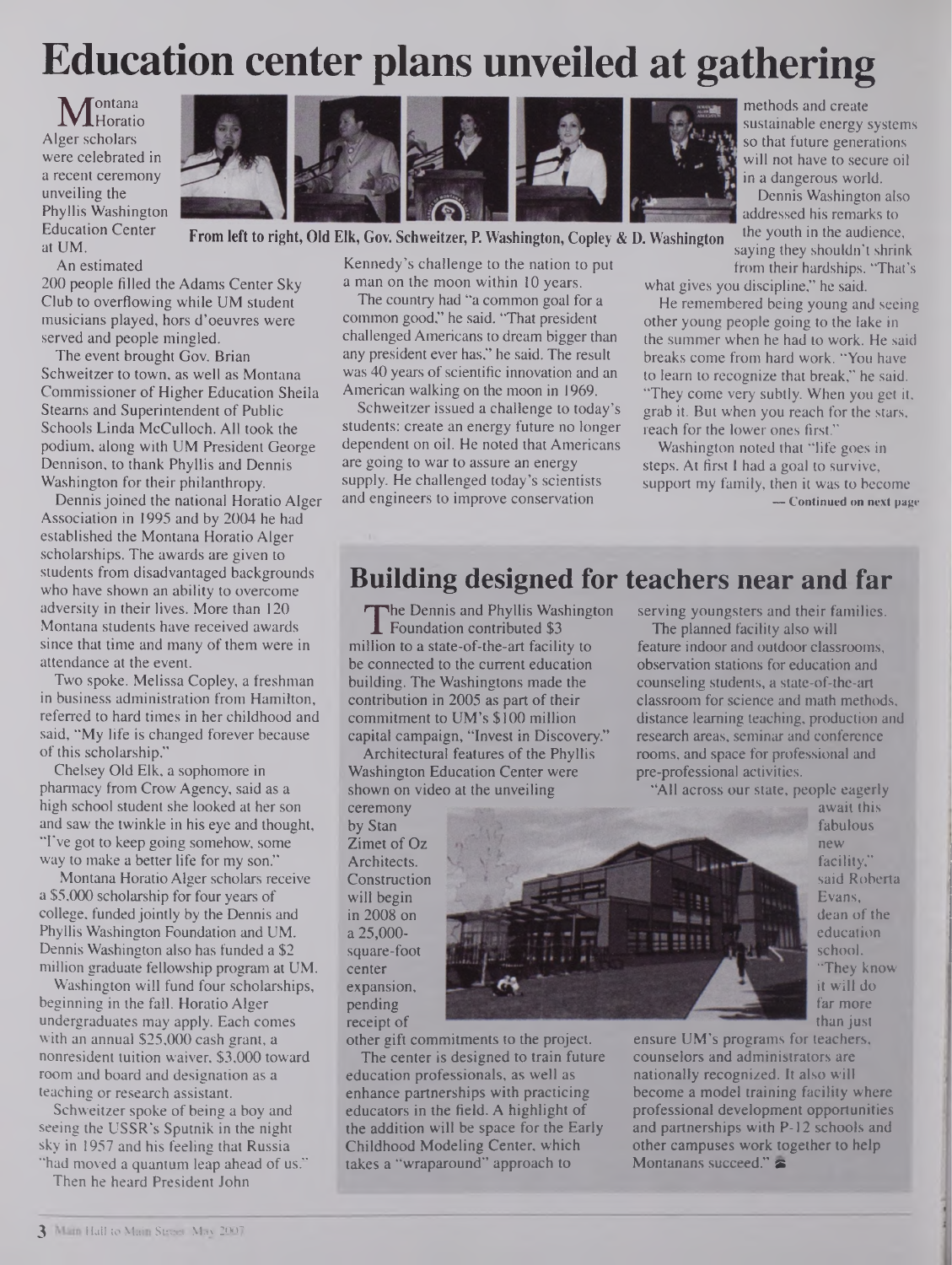# **Marks recognized for disabilities work**

**J** im Marks, director of UM's Disability Services for Students,<br>has received the 2007 Outstanding Public Service Award from<br>e Montana Council for Exceptional Children. has received the 2007 Outstanding Public Service Award from the Montana Council for Exceptional Children.

MCEC is an association for special educators that works to improve the educational success of individuals with disabilities, gifts and talents.

The award honors Marks' years of effort and persistence in pushing for passage of the Braille Literacy for the Blind and Visually Impaired Children Act, which was made law by the 2005 Montana Legislature.

The act sets a qualification standard for Braille competency and requires that it be taught in Montana neighborhood schools. It also funds outreach positions so that teachers from the Montana School for the Deaf and Blind are available to teach Braille in the schools.

Marks said that he and others orchestrated "three very hard pushes in three legislative sessions" before they were successful in seeing passage in 2005. He is quick to give credit to other people. "It's really an award for the Montana Association for the Blind," he said. "It wasn't me alone by any means."

Marks said the work to craft and pass the legislation began in the early 1990s. The group used a national model for the legislation. The law was needed, he said, because blind and visually impaired children were only taught in residential schools and parents who wanted to have their children educated would have to relocate to a town with a residential school — in Montana's case, Great Falls.

Then came the "mainstreaming" movement in the 1970s and '80s, where the blind and visually impaired were taught in public schools, but often only using tape recorders and usually with no instruction in Braille. He said there were 20 to 25 years

where students were taught in this way and, without Braille, their education was below standard.

Marks, who has been director of DSS for nearly two decades, has seen echoes of that period at the higher education level. "When I came here in 1988, there were 26 blind and visually-impaired students out of 120," he said. "Today there's 10 blind or visually impaired students out of 900 disabled students."

He believes a major factor in the dwindling number was the lack of adequate education in public schools before the act was passed, although he can't substantiate it because no data has been collected.

Another major factor in recent years is better medical intervention, reducing the number of blind

and visually impaired children. Marks expects passage of the Braille literacy legislation will begin to reverse the declining trend in student enrollment. In fact, he's already noticing results.

The number of blind and visually impaired children identified in the state in 2007 is about 275, up from the 175 children identified before the act was implemented — a 55 percent increase. <sup>参</sup>

## **Students score Truman, Udall scholarships**

A nay Erickson, a UM junior from Missoula, has been f<br>ablished by Congress in 1975, awards scholarships<br>ablished by Congress in 1975, awards scholarships ndy Erickson, a UM junior from Missoula, has been named a 2007 Truman Scholar. The Truman Scholarship Foundation,

to students who demonstrate outstanding potential for public service and are committed to making a difference through careers in government, the nonprofit or advocacy sectors, education or elsewhere in the field.



**Erickson**

Erickson is one of 65 Truman Scholars selected this year from a field of 585 applicants. He will receive an award of \$30,000 for graduate studies, as

well as leadership training and internship opportunities in the federal government. Erickson majors in environmental studies at UM.

He also received an honorable mention award and \$350 in the Udall scholarship competition in which three UM students were named Udall Scholars, maintaining the University's lead nationally in total Udall awards.

The 2007 Udall Scholars are: environmental studies majors Kendra Kallevig of Sidney and Katie Pritchard of Walla Walla, Wash., and Rebecca Guiao of Seattle, who majors in environmental studies and resource conservation. Each received a \$5,000 Udall Scholarship award for use in the 2007-08 academic year at UM. Eighty students from 60 colleges were selected for the Udall award from 434 candidates nominated by 221 colleges and universities. Sophomore Shannon Kuhn of Anchorage, Alaska, also received an honorable mention award of \$350.  $\bullet$ 

#### **Education Center —** continued

the biggest contractor in Montana." Today Washington Group International provides integrated engineering, construction and management consulting for businesses and governments worldwide. About 25,000 employees work for the company in more than 40 states and 30 countries.

Success comes from "working hard day after day," he said. "Keep it simple. Basic things in life are the best. Pursue what makes you happy in your inner soul."

When Steams took the podium she said, "I come from a family where

teaching is not only cool, but patriotic." She said that the new education center will attract more teachers and predicted that it will draw more young scientists to teaching.

McCulloch talked of her despair a few years ago in seeing Montana teachers who had been laid off being recruited by out-of-state schools. "They wanted them because they were Montana teachers and graduates of the Montana University System," she said.

Phyllis Washington told the crowd, "The reality of my dream is coming"

true — helping to make the education of Montanans better for the future." She thanked her husband for his support and noted that "besides getting my B.A. [from UM] I got a good M.R.S.'

She said, as a former schoolteacher who still misses the classroom, she would say "WOW" to her students. "W means work, O means opportunity and W means you will succeed."

She was delighted at the end of her remarks to learn that \$250,000 had been pledged for the building by Betsy and Warren Wilcox of Missoula.



**Jim Marks**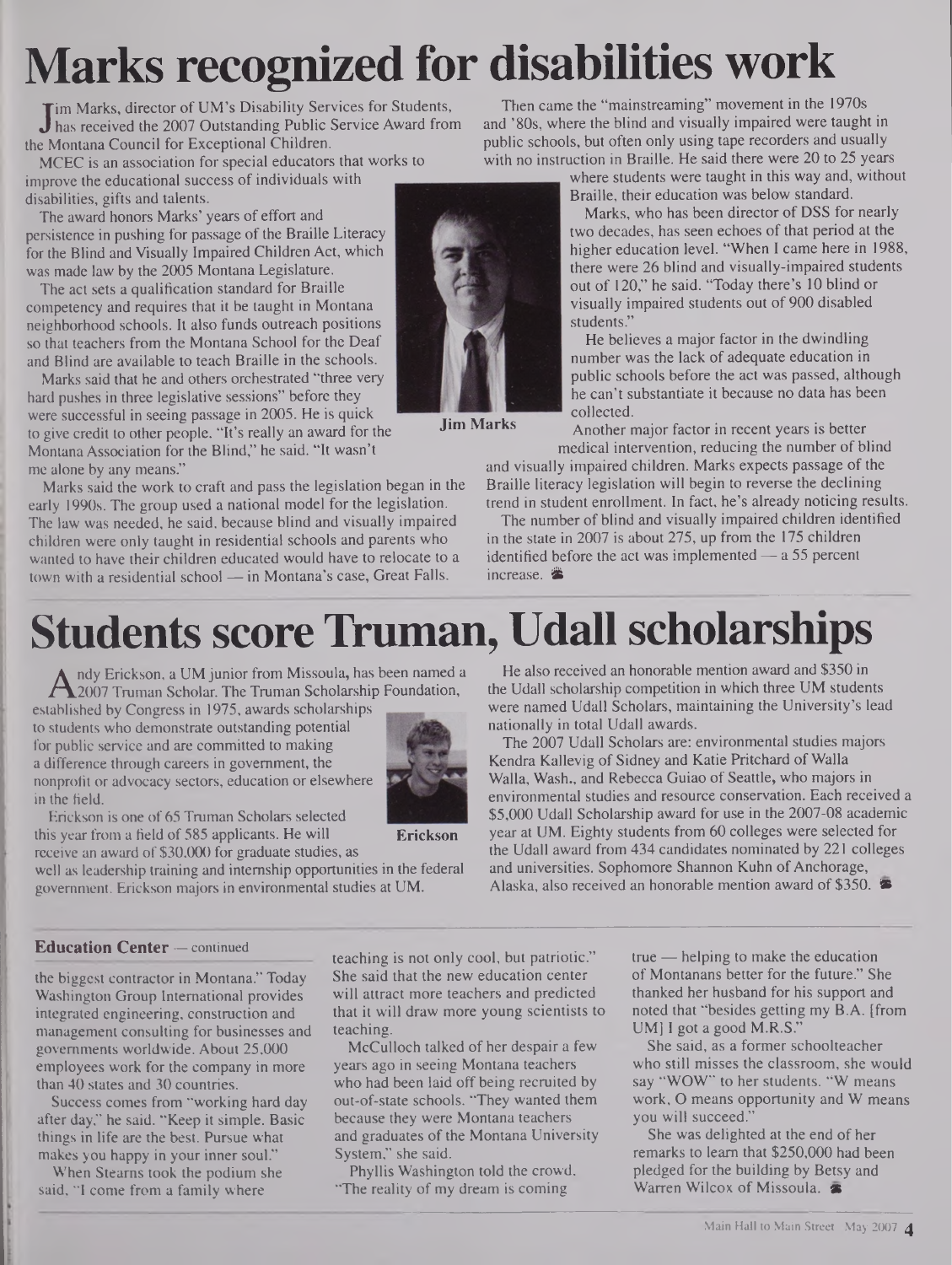Greek Greats—In April the UM Office of Greek Life recognized both individual and chapter achievements of the past year at the 2007 Greek Life Awards banquet. Those receiving chapter awards were: Kappa Kappa Gamma, Philanthropy and Service Award; Kappa Sigma, Scholastic and Academic Programming Award; Delta Gamma, Public Relations Award; Kappa Alpha Theta, New Member Programming Award; Sigma Chi, Alumni Relations and Chapter Development Award; Kappa Kappa

Gamma, Risk Management and House Operations Award; and Delta Gamma, Chapter of the Year Award. Jose Diaz, Kappa Sigma, was named Greek Man of the Year and Stephanie Weiskopf, Delta Gamma, Greek Woman of the Year. Andrew Dusek, Sigma Phi Epsilon, and Madison Judkins, Delta Gamma, were named Outstanding New Members. Grace Harris, Delta Gamma, received the Outstanding Campus Involvement Award. Kevin Molm, Kappa Sigma, and Jennifer Hepner, Kappa Kappa Gamma, were named Outstanding Seniors. Paige Browning, Delta Gamma, received the Community Outreach Award and Tyler Henneman, Sigma Chi, and Ryan Hamilton, Kappa Kappa Gamma, were named Outstanding Chapter Presidents.

Guggenheim Granted—Montana writer and educator Debra Magpie Earling has been awarded a 2007 Guggenheim Fellowship by the board of trustees of the John Simon Guggenheim Memorial Foundation. Earling, who teaches creative writing and Native American studies at UM, is the author of the novel "Perma Red," which has received critical acclaim and awards since its release in 2002. She plans to use the fellowship award to write her second novel based on the life story of a medicine-warrior woman. "The Guggenheim Fellowship will change my life," Earling said. "I will be able to pursue my writing without financial worries. I am humbled by the award and grateful for the opportunity." Fellows are appointed on the basis of distinguished achievement in the past and exceptional promise for future accomplishment.

Summertime—Learning doesn't take a summer break at UM and the UM College of Technology. UM's summer session begins May 21 and runs through Aug. 17. For more information, go to <http://www2.umt.edu/registrar/calendar>. htm. Orientation on the UM campus will be June 13-15, June 27-29 and July 11-13. For more information, contact Karissa Drye, director of orientation, 406-243-2332, toll-free at 800-462-8636, [karissa.drye@mso.umt.edu](mailto:karissa.drye@mso.umt.edu), <http://www.umt>. edu/nss/orientation. COT orientation will be held June 14. For more information, call 406-243-7882 or 800-542-6882.

Greening Award—Environmental Studies professor Vicki Watson has been chosen for the 2007 Greening UM Award by the UM Sustainable Campus Committee. Each year the Greening UM Award recognizes one individual who has made outstanding contributions toward the goals of campus sustainability. SCC chose Watson because of her long-standing and unequalled commitment and work toward promoting, educating and instituting sustainable principles and practices at UM, said SCC Chair Phil Condon. Among other contributions, Watson was pivotal in UM signing the international Talloires Sustainability Principles document on Earth Day in 2002. She is the current chair of the Recycling



Oversight Committee. Each year since 2002 Watson also has volunteered countless hours to help plan, arrange and organize UM Earth Day events.

> Outstanding Alums—The UM School of Business Administration has named its outstanding alumni for 2007. Warren Wilcox of Missoula was named Outstanding Distinguished Alumnus, Craig Crawford of Darien, Conn., was chosen as the Outstanding Alumnus and Mary Olson of Billings was tabbed the

Outstanding Early Career Alumna. They received their awards during the business school's 60th Annual Donor Recognition and Scholarship Awards Banquet.

Honorable Mention—Two UM students have received Honorable Mention awards in the 2007 Goldwater Scholarship competition. The students, senior Clark Kogan of Missoula and junior Ryan Kovach of Santa Fe, N.M., will receive awards of \$500 each. The Barry M. Goldwater Scholarship and Excellence in Education Program honors the former Arizona statesman who served 30 years in the U.S. Senate. The program's scholarships go to students who demonstrate outstanding academic performance and the potential to succeed in careers involving mathematics, the natural sciences or engineering.

Tunneling Time—Phase I of the installation of new steam tunnel segments and replacement of existing buried steam lines throughout the UM campus began in late April. Workers hope to complete this phase of the two-year project by UM Homecoming, Sept. 28-29. Initial steps in the project were erecting traffic signs and fencing off the three construction zones. Even though sections of Maurice Avenue and Eddy Street will be blocked off during the construction, there will be access to all buildings nearby, but most of it will be on foot.

Climate Commitment—UM President George Dennison announced the University's Climate Commitment in April, after UM became the first Montana school to join the American College and University Presidents Climate Commitment. UM will address global warming by setting goals to reduce greenhouse gas emissions and achieve climate neutrality on campus. The American College and University Presidents Climate Commitment, created in 2006, now includes 173 schools across the country.

Bitterroot Classes—Studying under the M won't be a requirement for a few UM courses this summer. Three midsummer courses will be offered in the Bitterroot Valley: Interpersonal Communication, Principles of Business and Computer Literacy. The classes will be held Monday through Thursday, June 18-July 19, at Hamilton High School. Courses are open to high school students in pilot programs and adults, though they first must be admitted to the UM College of Technology to enroll. Informational meetings to discuss course content and the registration and admissions processes will be held from 5:30 to 7 p.m. and 6:30 to 8 p.m. Wednesday, May 23, at Hamilton High School. The Hamilton classes will be just like summer courses in Missoula, with the same tuition and admission requirements, said Peggy Nesbitt, UM Continuing Education program manager. For more information on the informational meetings, contact Mary Opitz, administrative associate, COT Outreach, 406-243-4689. &